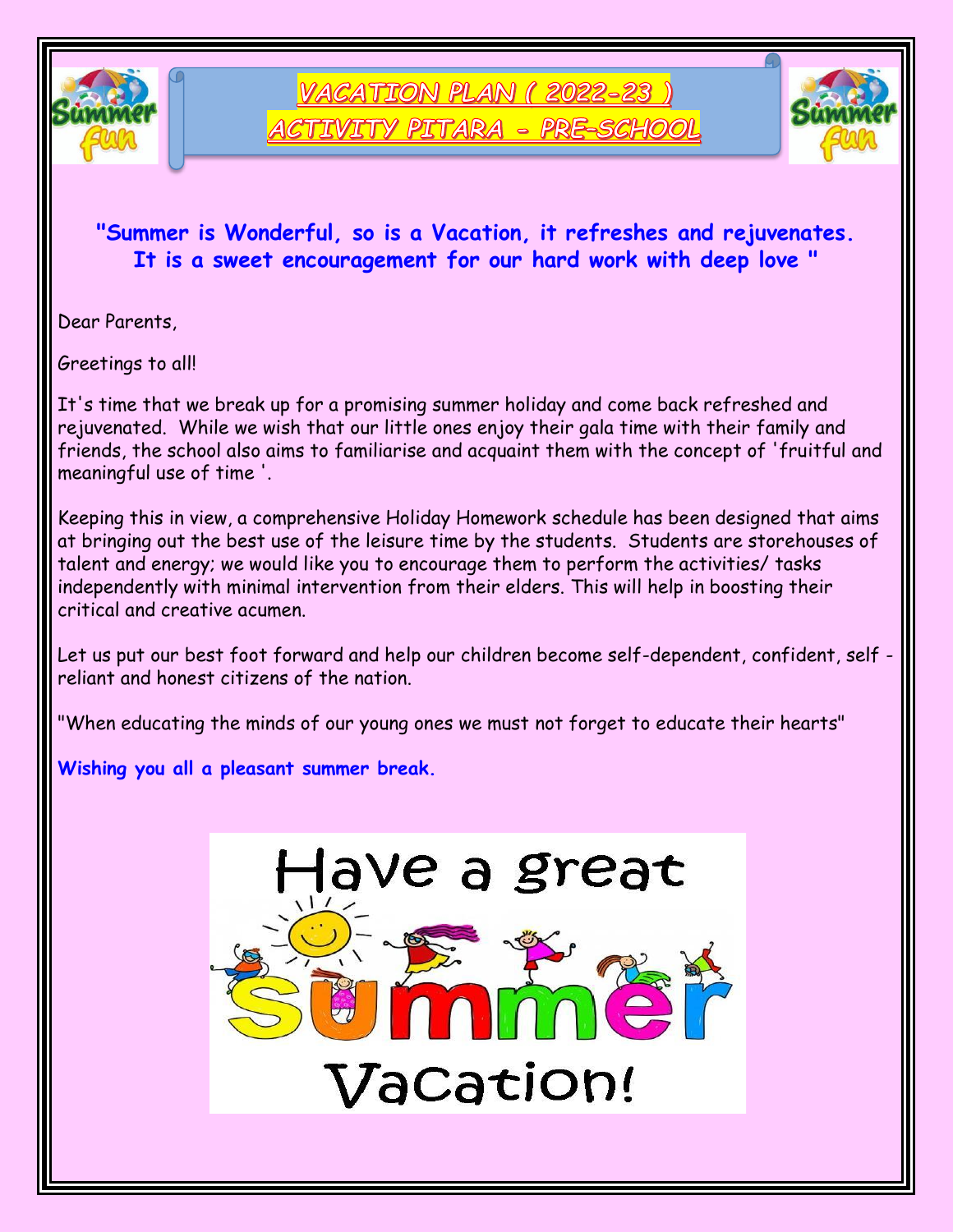Here is a summer vacation '**ACTIVITY PITARA'** just for our little ones. It will surely mould them for a better and successful forthcoming year. So, get ready for a treasure hunt with your little one.

Lead your children and guide them by organizing and planning the activities given below:

**Let's inculcate some life skills and values in them.** 

# *INTRAPERSONAL LEARNING*

### ⮚ **Make your child independent and help him/her learn**

- ∙ Buttoning of shirt
- ∙ Take off and put on shoes
- ∙ Laying table for dinner
- ∙ Following table manners
- ∙ Eating fruit, lunch himself/herself using fork/spoon
- ∙ Wearing an apron, spreading mat, folding of apron and mat.
- ∙ Folding clothes with mummy
- ∙ Opening and closing of lunch boxes, bottles and bags.
- ∙ Taking care of his/her belongings.
- ∙ Packing his/her school bag.
- ∙ Arranging shoes in the shoe rack.
- ∙ Toilet habits (train your child to flush after using the toilet).







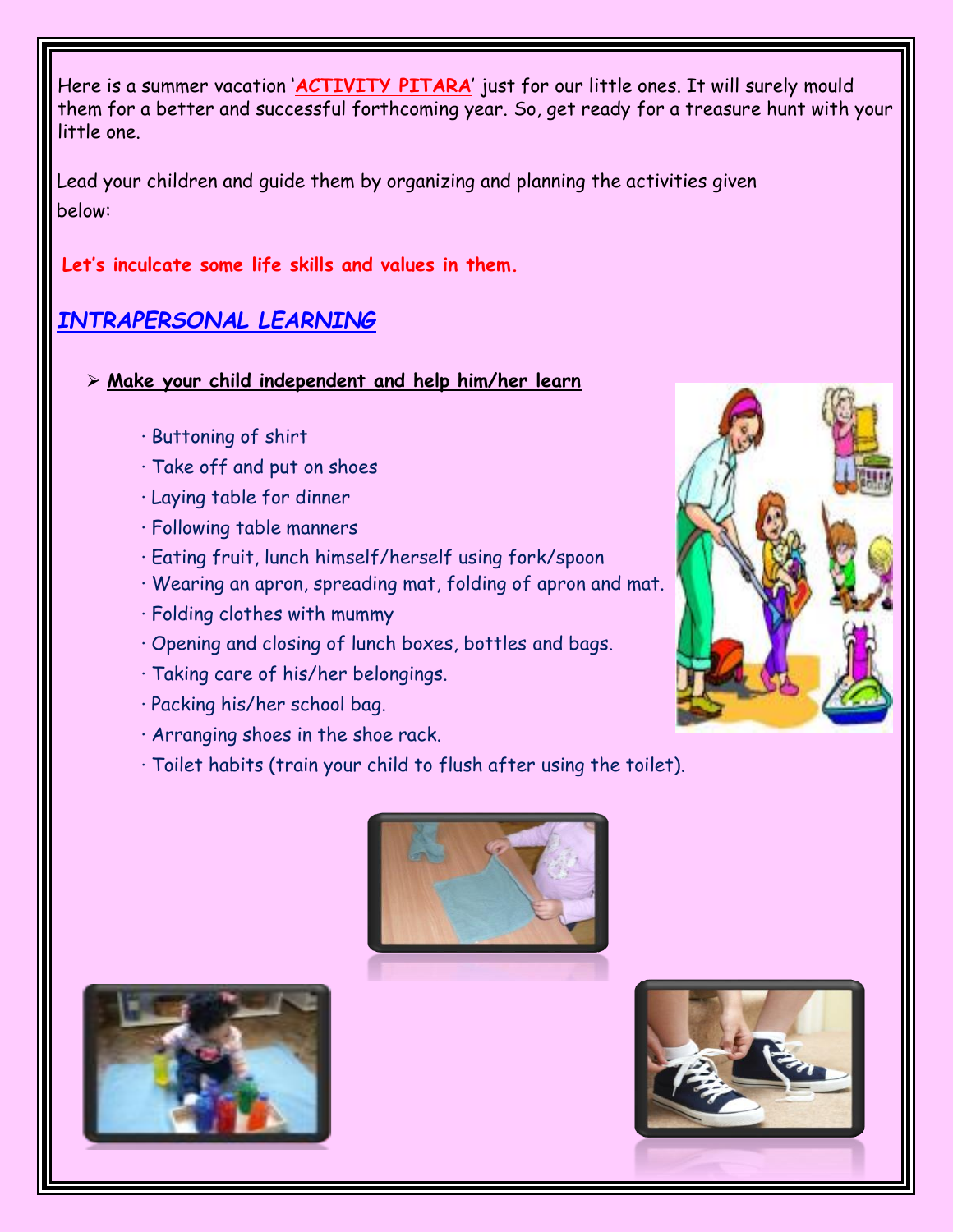## ⮚**Encourage your child to take care of personal hygiene. Help him/ her**

- ∙ Brush teeth twice a day.
- ∙ Comb hair regularly after taking a bath every day.
- ∙ Trim nails regularly.
- ∙ Wash hands before and after meals.
- ∙ Use hand sanitizer.
- ∙ Take a bath every day.
- ∙ Sneeze inside the elbow area.
- ∙ Do not put your fingers in your nose or mouth.

### ⮚ **To enhance your child's fine motor skills, engage him/her in**

- ∙ Zipping and unzipping- a bag/any zip of shorts/pouch
- ∙ Sorting activities- sort red rajma and white chana / beads
- ∙ Buckling and unbuckling
- ∙ Turning Pages of a book
- ∙ Squeezing bath sponges / squeezy balls
- ∙ Watering plants using spray bottles
- ∙ Mashing potatoes
- ∙ Shelling out peas
- ∙ Scribbling on newspapers **using crayons only**
- ∙ Tearing and pasting of papers
- ∙ Kneading the dough and rolling the clay
- ∙ Picking up and holding onto small objects using tweezers –
- use of tweezers is a very nice way of making a grip.

## ⮚ **Imbibe the social skills like**

- ∙ Greeting with a smile when someone comes to the house.
- ∙ Conversing freely with visitors, relatives coming to the house.
- ∙ Speaking politely to the peer group
- ∙ Encourage your child to use the magic words
	- ✔ I am sorry
	- ✔ Please
	- ✔ Thank you
	- ✔ Excuse me
	- ✔ Welcome

















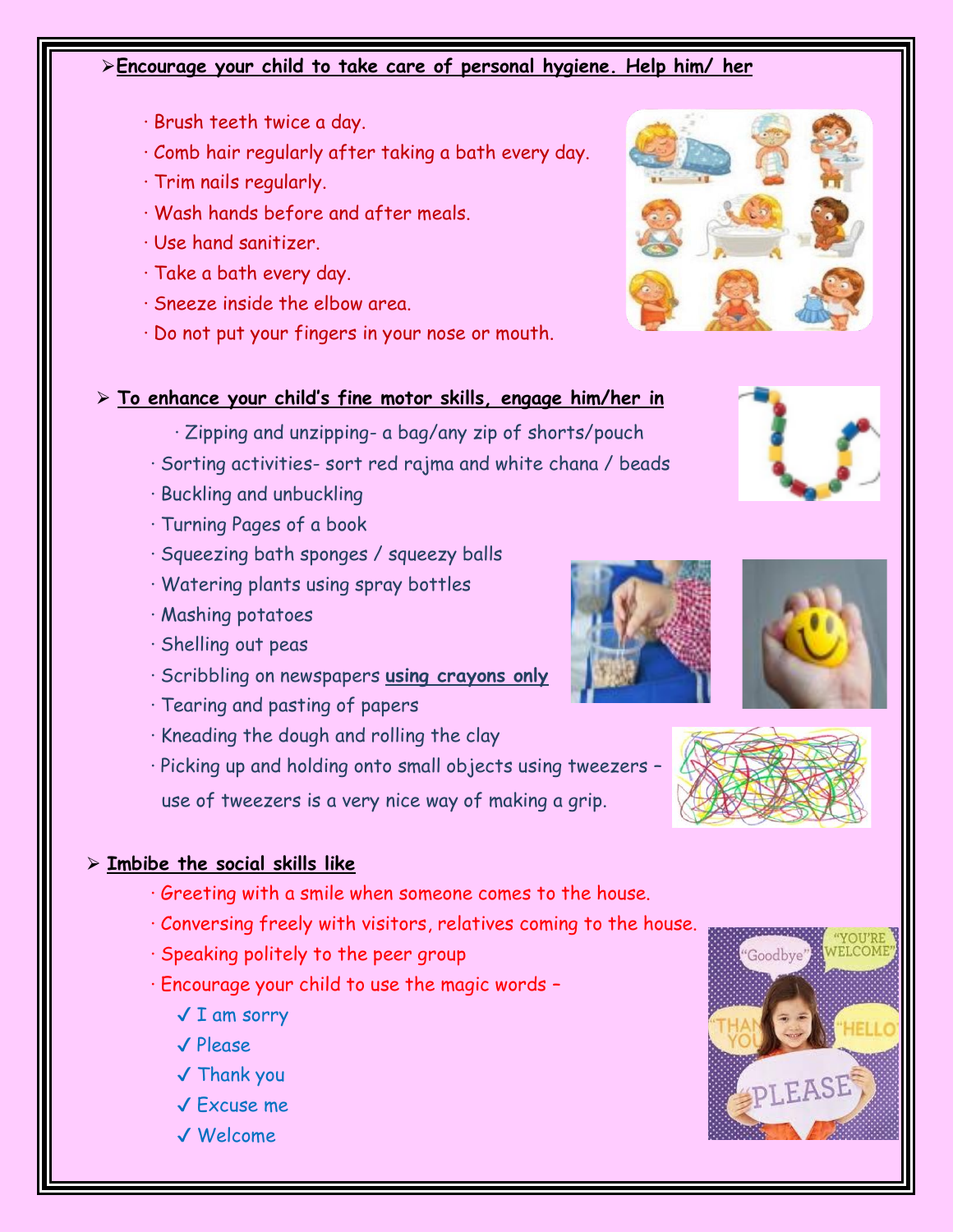## *LINGUISTIC LEARNING*

### • **Let's express ourselves (Communication Skills)**

Communication skills play a pivotal role in grooming the overall personality of the children. Converse with your child preferably in English to help her / him get comfortable with the language.

You are requested to make use of action words in your speech, like 'walking', 'sleeping', 'sitting', 'playing', 'dancing', 'eating', 'drinking' etc. Let your child also use these words in her/his speech. (e.g., I am drinking, I am playing etc.) Do not correct mistakes of your child when she/he is talking enthusiastically as this breaks the confidence.

### • **It is also important that your child learns to converse in English**

**Here** are some tips……

-The child should say her/his name in a full sentence.

-Teach the child to use short sentences e.g. – May I go to the washroom.

-Please open my Tiffin box / water bottle.

-May I drink water?

-Please give me water.

-Please help me etc.

**Do not translate the words for your child for e.g. 'chair' should be perceived as chair and not as 'कुर्सी'**

• ∙**Story Time**: Narrate simple stories to your child; ask to recall some characters and incidents of the story by

asking simple questions related to the story.

**SUGGESTED STORY BOOKS**

- ❖ **Pepper series**
- ❖ **Bruno series**
- ❖ **Bubbles series**





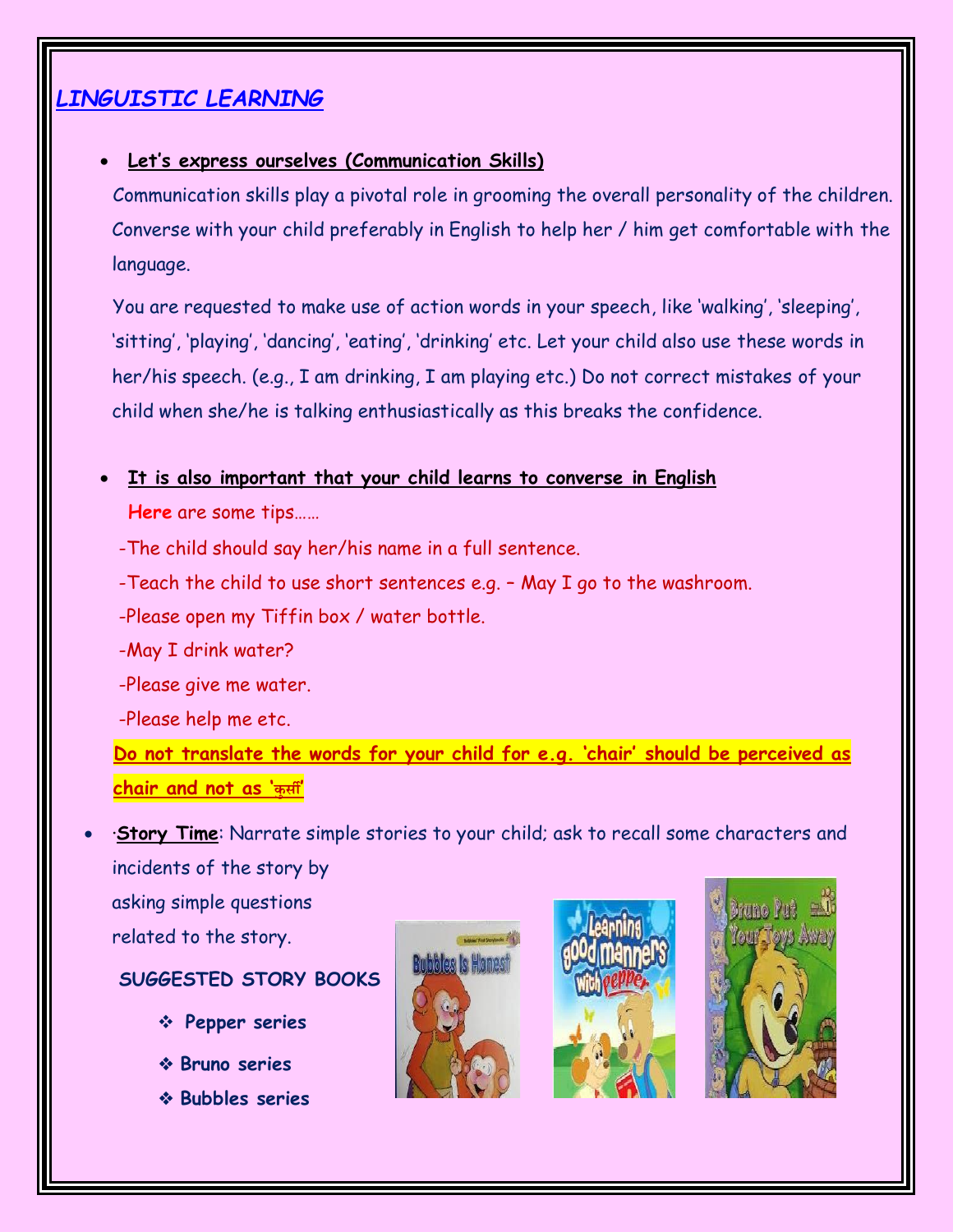- **Listen / read to storybooks under your parent's supervision**. Some suggested audio story links books are:
	- ⮚ https://storyweaver.org.in/lists/22099-funny-stories-for-beginner-readers (Veeru goes to the circus)
	- ⮚ https://storyweaver.org.in/lists/74763-my-family-school-friends-and-pet (My fish! No, my fish!)
	- ⮚ https://www.youtube.com/watch?v=FrmZeXf7ScU (The mixed-up chameleon)
	- ⮚ https://youtu.be/CpJsmG-eFU8 (The red raincoat)
	- > https://youtu.be/Z9gruv9DZIc (The drawing game)
	- > https://youtu.be/TqZwHTNxI8s (Short stories for kids: ting tong) > https://youtu.be/83ho3HS4\_80 ( Short stories for kids: Lost and found)
- **Let your child watch a few T.V. channels** of her / his own choice. After she / he finishes watching the program talk about it. Let your child be an active participant in the conversation.

## **Suggested Television Channels:**

- **Discovery Kids**
- **National Geographic**
- **Disney Junior**





Happy

# *CELEBRATING IMPORTANT DAYS*

- **WORLD ENVIRONMENT DAY – 5 th June 2022**
- **HAPPY FATHER'S DAY – 19th June 2022**
- **WORLD YOGA DAY – 21st June 2022**



**(Details of all these celebrations will be shared with you by the class teacher before each event).**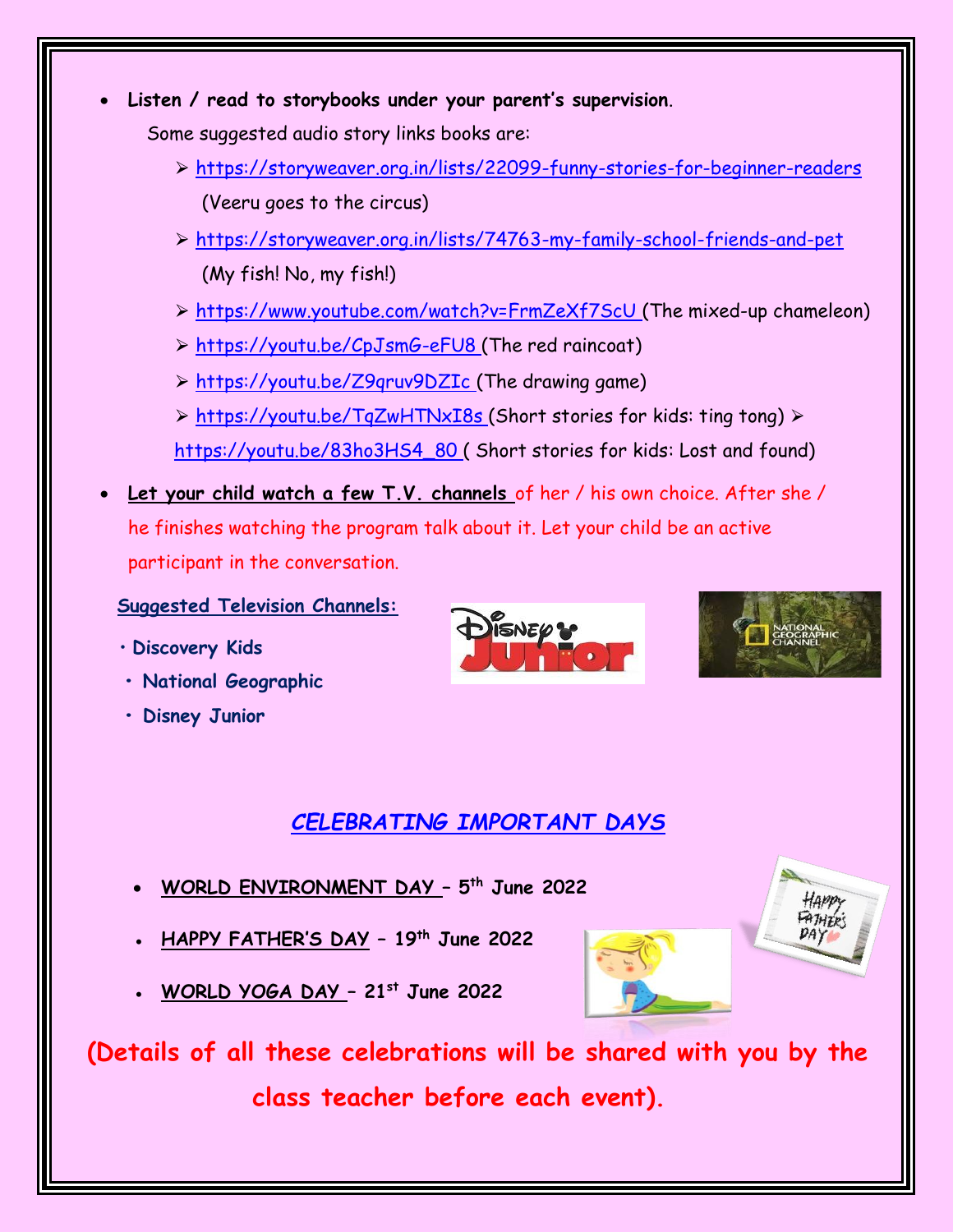## **FOLLOWING WORK TO BE DONE IN TEXT BOOKS, GIVEN TO YOU IN THE BOOK SET ( FOR WRITING, USE CRAYONS ONLY).**

- ❖ **Fun with Maths book–Do pages 1 to 10**
- ❖ **Integrated activity book- Do pages 1 to 7**
- ❖ **Fun with English- Do pages 1 to 10**
	- ❖ FUN WITH COLOURS BOOK

 **Colour one page daily, of this book.**

 **Complete all the pages of the book**

 **Colour in one direction and colour within the figure**

#### **CREATIVE VACATION PLAN**

**Holiday's Creative plan** 

**Class ..... Preschool** 

1.. Make a big object on Nature's theame like flower / butterfly etc. and do paper tearing n pasting in it. 2.. Do different palm arts on A4 sheet and colour them. can make any bird or animals(any 2) 3.. Draw a big picture of Your favourite fruit/ vegetable and do Ear bud printing in it using bright painting colours. **NOTE: Kindly use A4** size sheets for all activities.

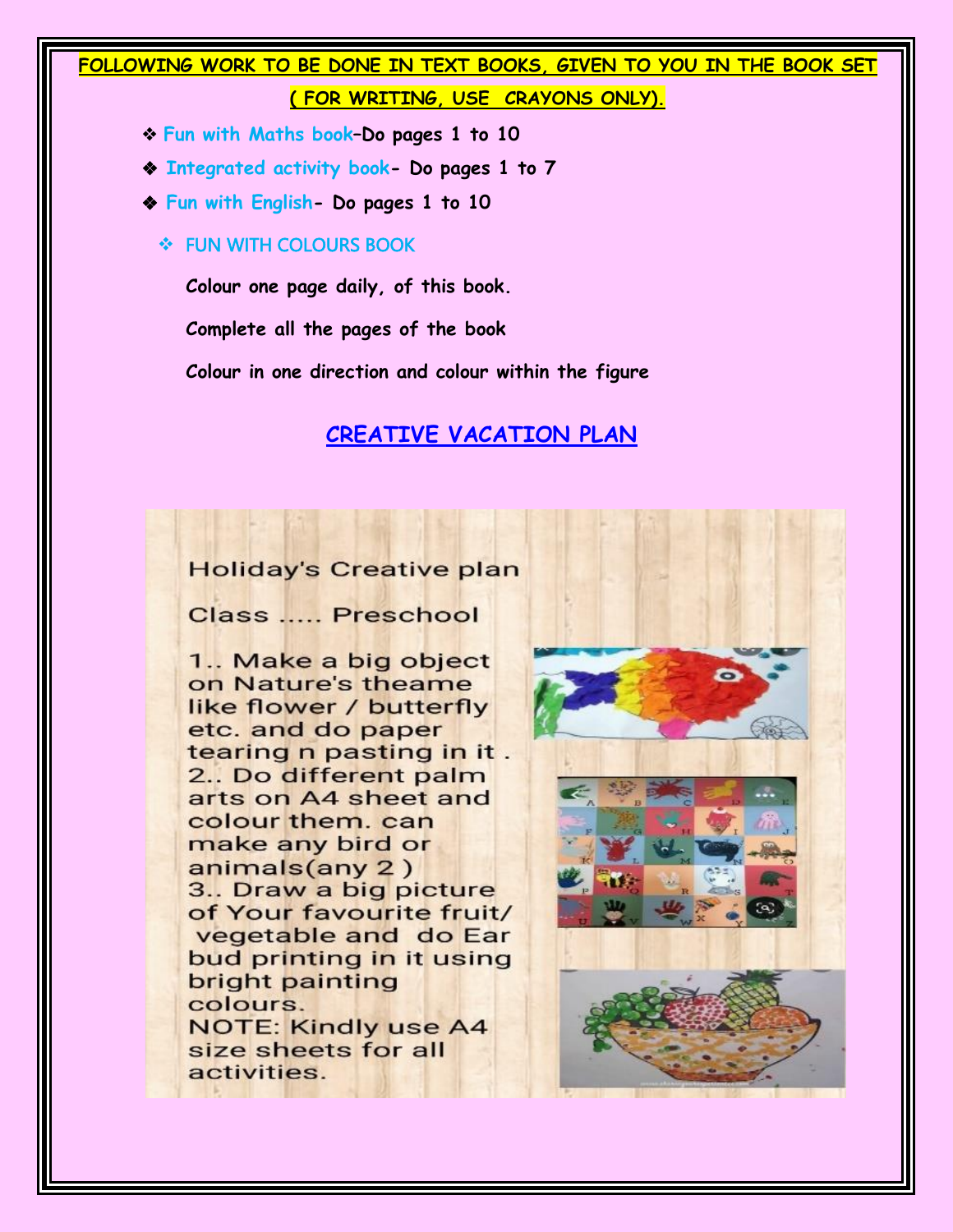





Art & Craft CLASSES:PRESCHOOL-5th **Holiday Home work ECO BRICKS PROJECT** 

### Dear students,

As you all know that single use plastic is extremely harmful for the environment.

it doesn't get dissolved as is dangerous for animals too. Let's show our care for Mother Nature by doing something creative and interesting.

#### **\*"ECO BRICKS"\***

We can use a plastic bottle packed with used plastic wrappers to a set density. They serve as reusable plastic bricks

### Method to make a Eco brick----

Take 1 litre or 2 litres used plastic bottle. Clean it properly and fill it with all the DRY plastic waste like wrappers of biscuits ,waffers, chocolate/ washed milk pouches/ plastic bags etc. Fill as many as wrappers in the bottle with the help of a stick you can stuff it and make a solid plastic brick. Make at least 5 Eco bricks and bring after summer break. Enjoy your self!



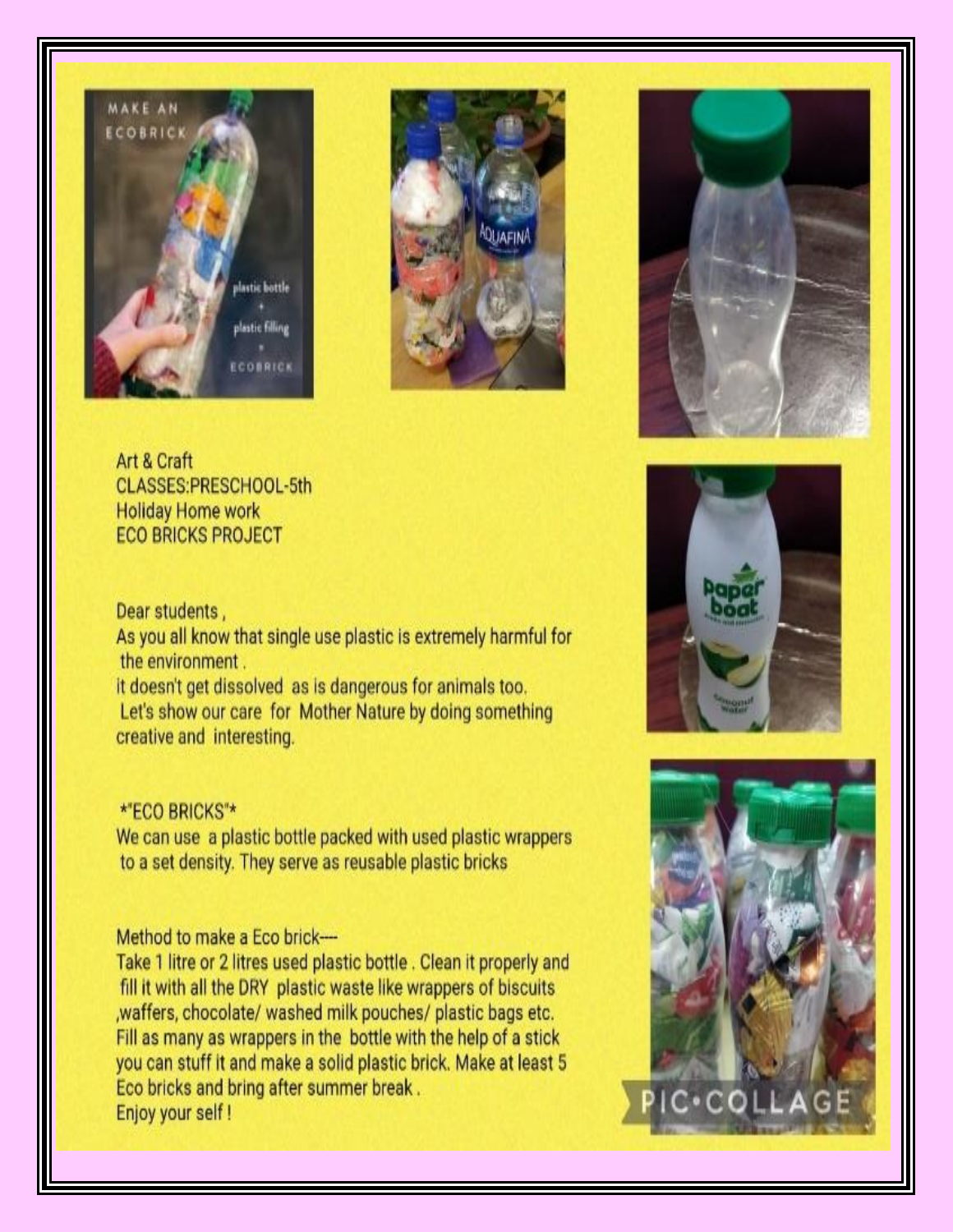Draw a favourite thing and paste coloured paper balls in it.

 $\triangleright$  Take reference from below link

https://youtu.be/sLENxi3THjI

Draw a favourite belonging and do finger printing in it.

 $\triangleright$  Take reference from below link and draw

<https://youtu.be/jz3D0egXVMI>

**USE A4 SIZE WHITE DRAWING SHEETS TO DO ALL THE ACTIVITIES. ENSURE TO WRIE THE NAME OF YOUR CHILD IN THE RIGHT HANDSIDE CORNER AT THE BOTTOM OF THE SHEET**

# *DANCE ACTIVITY*

 **1, Watch these videos and learn the basic dance steps.** 

**https://youtu.be/zUKFfK6dfUM**

**2. I am a gummy bear** 

**<https://youtu.be/OkfzyMy47GI2>**

**3.Warmup action activities**

**<https://youtu.be/1NoRqxBEo9g>**

**4.Basic dance steps for kids** <https://youtu.be/uK6yXS7Awjs>

 **5. Bum bum bole <https://youtu.be/uK6yXS7Awjs>**

 **6, Baby shark <https://youtu.be/QRhpi4BZEcc>**





*MUSIC ACTIVITY*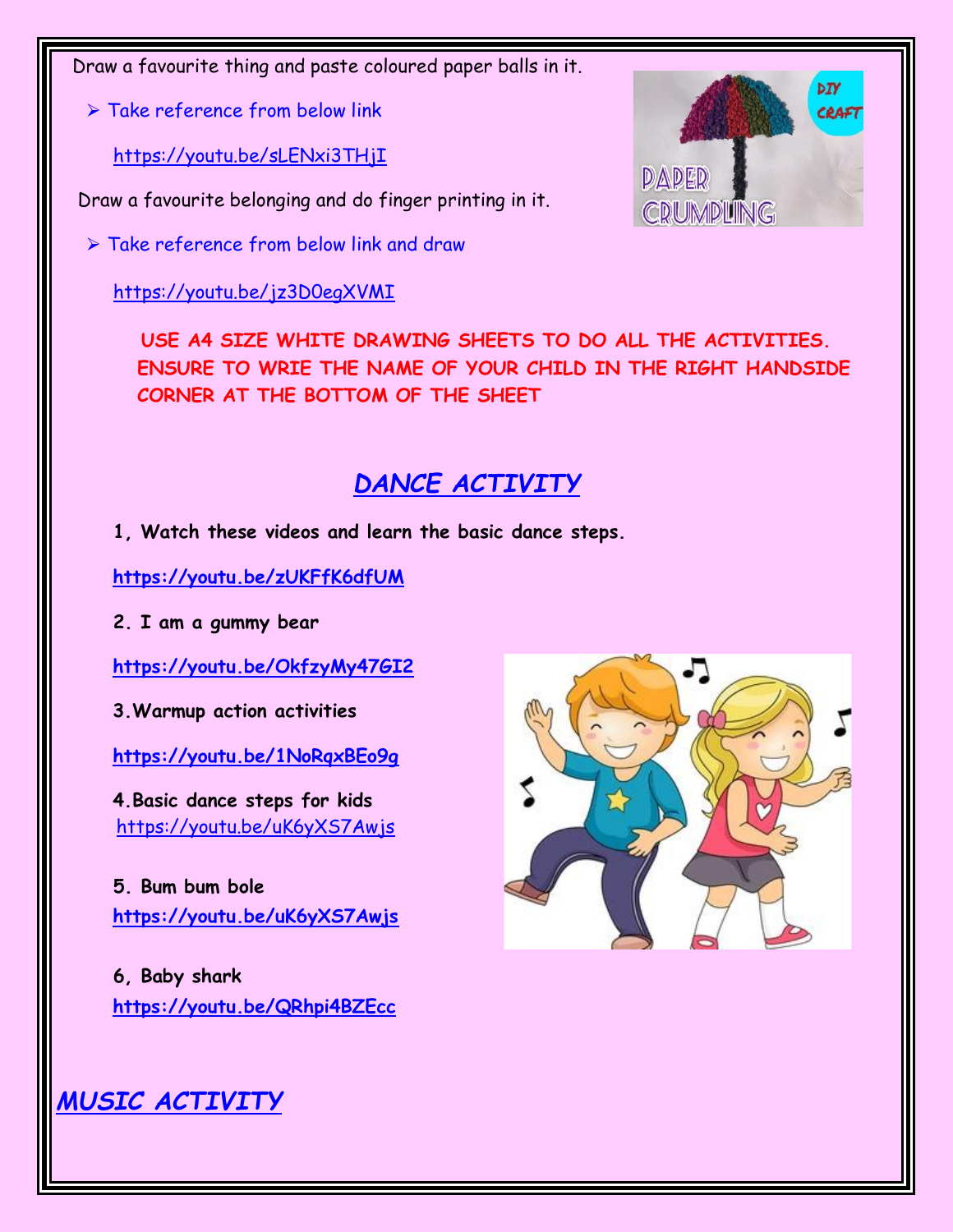## *Learn the songs given below*

- **1. HUM CHITE CHOTE BACHCHE HAIN https://youtube.com/watch?v=Yud0fyRFcQo&feature=share**
- **2. Ped lagao <https://youtu.be/Vb9TSAPwxzg>**

### ⮚ **SPORTS FUN ACTIVITIES FOR KIDS**

- ⮚ Simple yoga exercises
	- https://pin.it/5phQlmS
- $\triangleright$  Hop and jump activity https://pin.it/169xc6B
- $\triangleright$  Walk on line.

<https://pin.it/5Az2q8V>

 $\triangleright$  Toss the ball

https://youtu.be/xpWJVY036c4

- $\triangleright$  Playing with the blocks
- $\triangleright$  Kick the ball on the fix target
- $\geq$  Catch and throw the ball
- ➢ Hallway Bowling fill-up pet bottles with water. Close them tightly and use a ball to make them fall from some distance.





front